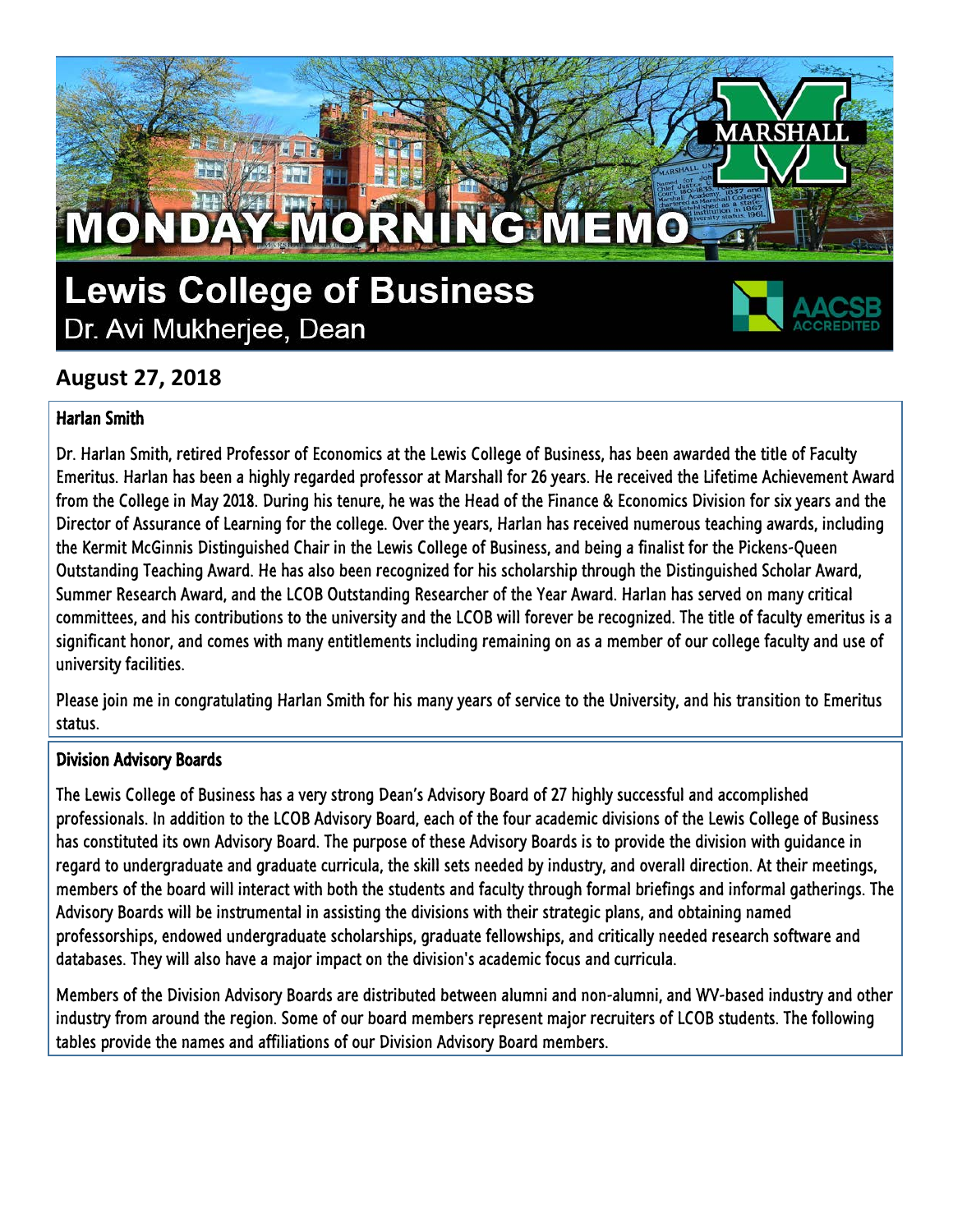# **Lewis College of Business** Dr. Avi Mukherjee, Dean

MONDAY MORNING MEMO



**ARSHA** 

 $\overline{\mathbf{r}}$ 

#### Accountancy & Legal Environment

| <b>Last Name</b> | <b>First</b> | Company                         |
|------------------|--------------|---------------------------------|
| <b>Brison</b>    | Tina         | <b>FDIC</b>                     |
| <b>Burdette</b>  | Rachel       | Dixon Hughes Goodman            |
| <b>Burgess</b>   | <b>Barry</b> | Somerville & Company            |
| Campbel          | Todd         | St. Marys Medical Center        |
| Chapman          | Shayna       | Shaynaco, LLC                   |
| <b>Ellis</b>     | Valerie      | Gibbons & Kawash                |
| Foster           | Drema        | Suttle & Stanaker               |
| Green            | Jered        | Teays Valley Baptist Church     |
| Hill             | David        | Arnett Carbis Toothman          |
| Langdon          | Ray          | West Virginia Electric          |
| Misiti           | Michael      | The Fyffe Jones Group, A.C.     |
| Montgomery       | <b>Rick</b>  | City of Huntington              |
| Neil             | Anna         | Huntington Federal Savings Bank |
| Porter           | Jay          | <b>Porter &amp; Associates</b>  |
| Price            | Melissa      | Gibbons & Kawash                |
| Rice             | Akia         | Hayflich Grigoraci PLLC         |
| Smith            | Patrick      | Arnett Carbis Toothman          |
| Ware             | James        | <b>State Electric</b>           |
| Yost             | JR.          | <b>City National Bank</b>       |

#### Finance & Economics

| Cline  | <b>Brandon</b> | Northwestern Mutual                     |
|--------|----------------|-----------------------------------------|
| Rucker | Russ           | Rucker, Billups & Fowler                |
| Watts  | MJ             | <b>HOPE community Development Corp.</b> |